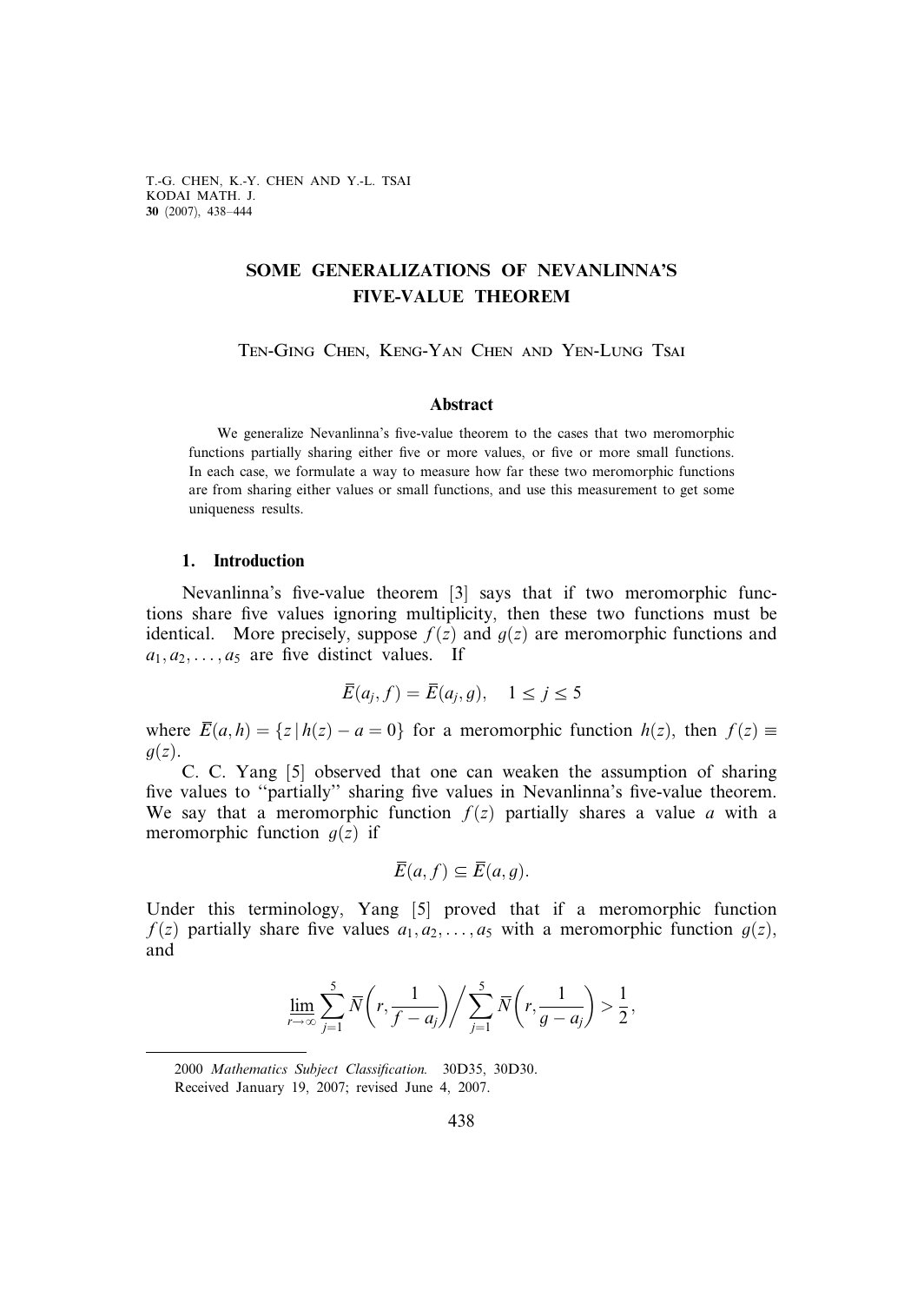then  $f(z)$  and  $g(z)$  must be identical. In Nevanlinna's five-value theoerm, we have  $\overline{E}(a_i, f) = \overline{E}(a_i, g)$  for all  $1 \le i \le 5$ . In this case,

$$
\varliminf_{r\to\infty}\sum_{j=1}^5\overline{N}\bigg(r,\frac{1}{f-a_j}\bigg)\bigg/\sum_{j=1}^5\overline{N}\bigg(r,\frac{1}{g-a_j}\bigg)=1>\frac{1}{2}\,,
$$

so  $f(z) \equiv g(z)$ . Hence, Yang's result is a generalization of Nevanlinna's fivevalue theorem.

For the cases of small functions, Li and Qiao [2] proved that if two meromorphic functions share five small functions, then they are identical.

In this paper, we generalize both Yang's result to the cases that two meromorphic functions partially share five or more values, and Li and Qiao's result to the cases that two meromorphic functions partially share five or more small functions. We will use Nevanlinna theory to prove our theorems, especially, the second fundamental theorem for small functions proved by Yamanoi [4] recently.

We will assume the reader is familiar with the basic notations and fundamental results of Nevanlinna's theory of meromorphic functions, as found in [1]. In particular, we use E to denote a subset of  $(0, \infty)$  such that E is of finite linear measure, which may be varied in different places.

The authors thank the anonymous referee for valuable comments and suggestions to help improve this article.

## 2. Meromorphic functions partially share values

DEFINITION. Let  $h(z)$  be a non-constant meromorphic function and a be a value in the extended complex plane. We define

$$
\overline{E}(a, h) = \{ z \mid h(z) - a = 0 \}
$$

in which each zero is counted only once.

In this section, we study two meromorphic functions partially share five or more values. Precisely speaking, we consider two meromorphic functions  $f(z)$ and  $g(z)$ , and k distinct values  $a_1, a_2, \ldots, a_k, k \ge 5$ , such that

$$
\overline{E}(a_j, f) \subseteq \overline{E}(a_j, g),
$$

for all  $1 \leq j \leq k$ .

When  $k = 5$ , Yang [5] proved the following theorem.

THEOREM 1. Let  $f(z)$  and  $g(z)$  be two non-constant meromorphic functions and  $a_1, a_2, \ldots, a_5$  be five distinct values. If

$$
\overline{E}(a_j, f) \subseteq \overline{E}(a_j, g),
$$

for all  $1 \le j \le 5$ , and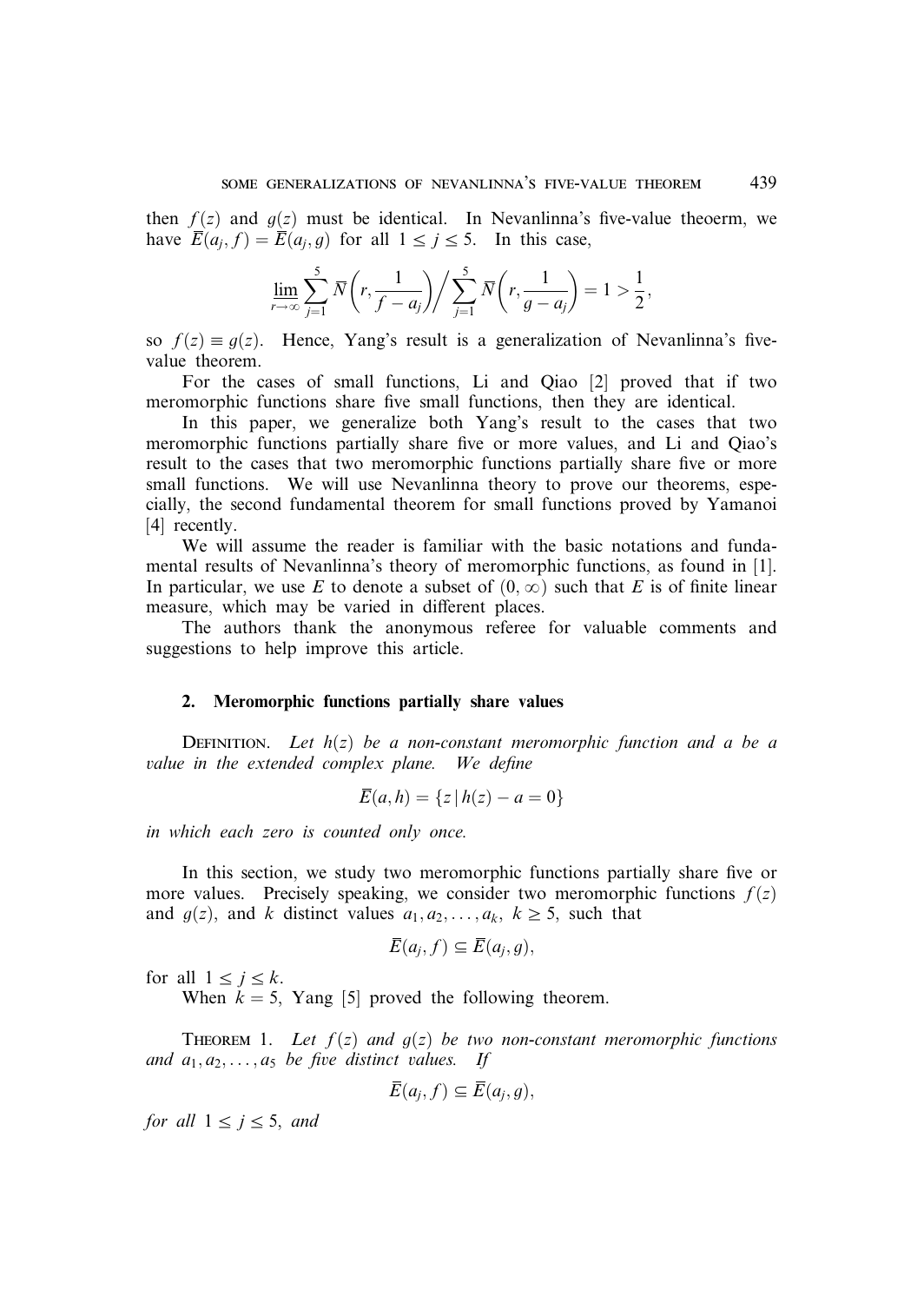440 ten-ging chen, keng-yan chen and yen-lung tsai

$$
\lim_{r \to \infty} \sum_{j=1}^{5} \overline{N}\left(r, \frac{1}{f-a_j}\right) / \sum_{j=1}^{5} \overline{N}\left(r, \frac{1}{g-a_j}\right) > \frac{1}{2},
$$

then  $f(z) \equiv g(z)$ .

In the proof of this theorem, Yang gave an argument to show that if  $f(z) \neq g(z)$ , then

(1) 
$$
\lim_{r \to \infty} \sum_{j=1}^{5} \overline{N}\left(r, \frac{1}{f-a_j}\right) / \sum_{j=1}^{5} \overline{N}\left(r, \frac{1}{g-a_j}\right) \le \frac{1}{2},
$$

and hence the theorem is true. The inequality (1) is the crucial part of this theorem. It is a natural question to ask: if  $f(z)$  and  $g(z)$  partially share more than five values, what the corresponding inequality becomes? In this paper, we answer this question completely by the following theorem.

THEOREM A. Let  $f(z)$  and  $g(z)$  be two non-constant meromorphic functions and  $a_1, a_2, \ldots, a_k$  be k distinct values, where  $k \geq 5$ , and  $\overline{E}(a_i, f) \subseteq \overline{E}(a_i, g)$  for all  $1 \le j \le k$ . If  $f(z) \ne g(z)$ , then

$$
\lim_{r \to \infty} \sum_{j=1}^k \overline{N}\left(r, \frac{1}{f-a_j}\right) / \sum_{j=1}^k \overline{N}\left(r, \frac{1}{g-a_j}\right) \le \frac{1}{k-3}.
$$

Equivalently, if  $f(z)$  and  $g(z)$  partially share five or more values, as stated above, and

$$
\lim_{r \to \infty} \sum_{j=1}^{k} \overline{N}\left(r, \frac{1}{f-a_j}\right) / \sum_{j=1}^{k} \overline{N}\left(r, \frac{1}{g-a_j}\right) > \frac{1}{k-3},
$$

then  $f(z) \equiv g(z)$ .

*Proof.* Without loss of generality, we may assume that all  $a_i$  are finite. By Nevanlinna's second fundamental theorem, we have

$$
(k-2)T(r,f)<\sum_{j=1}^k\overline{N}\left(r,\frac{1}{f-a_j}\right)+S(r,f)
$$

and

$$
(k-2)T(r,g)<\sum_{j=1}^k\overline{N}\left(r,\frac{1}{g-a_j}\right)+S(r,g)
$$

By the hypothesis  $f(z) \neq g(z)$ , and  $\overline{E}(a_i, f) \subseteq \overline{E}(a_i, q)$ ,  $1 \leq i \leq k$ , we have

$$
\sum_{j=1}^k \overline{N}\left(r, \frac{1}{f-a_j}\right) \le \overline{N}\left(r, \frac{1}{f-g}\right) \le T(r, f) + T(r, g) + O(1).
$$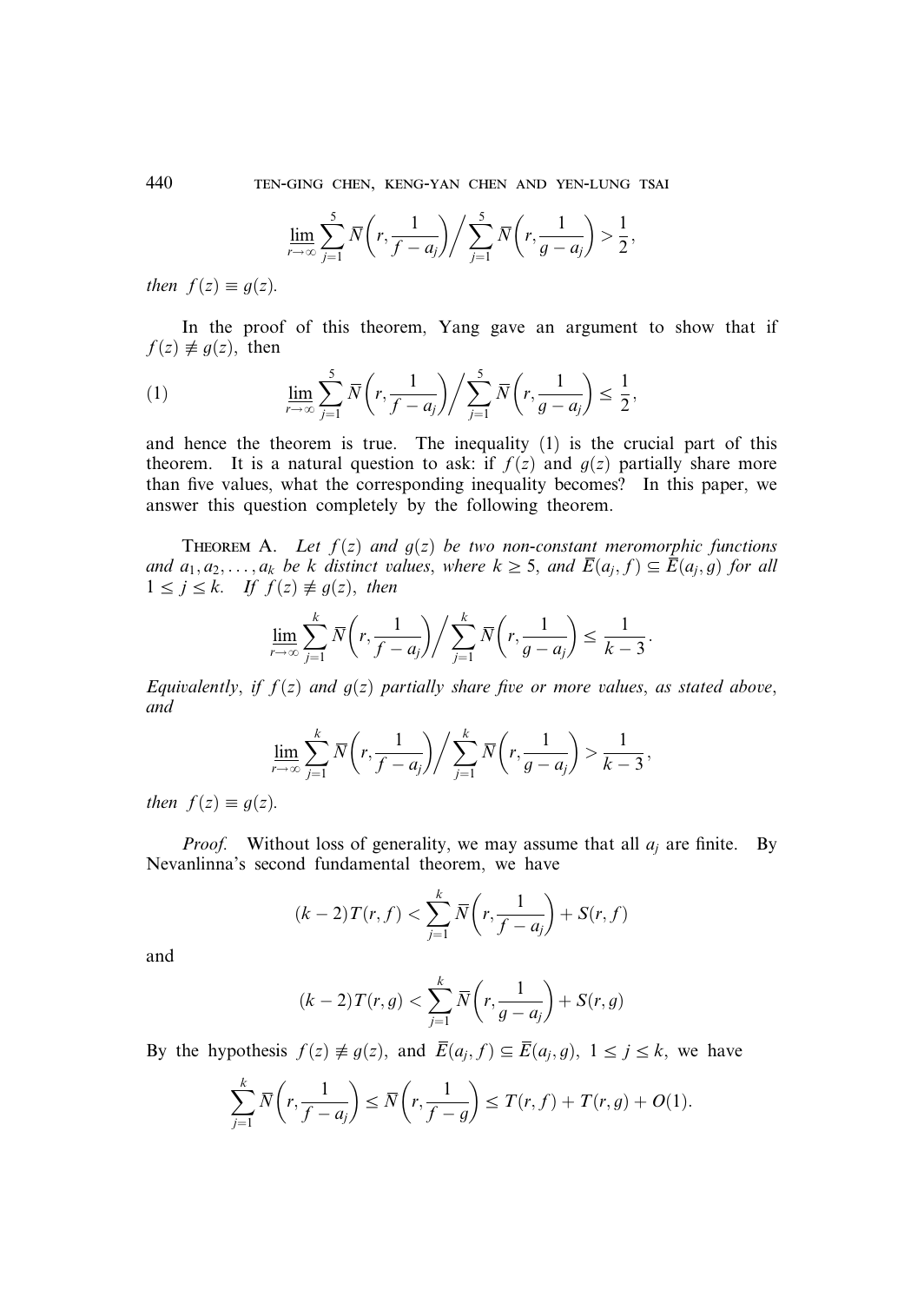Hence,

$$
\sum_{j=1}^{k} \overline{N}\left(r, \frac{1}{f-a_j}\right) \le \left(\frac{1}{k-2} + o(1)\right) \sum_{j=1}^{k} \overline{N}\left(r, \frac{1}{f-a_j}\right)
$$

$$
+ \left(\frac{1}{k-2} + o(1)\right) \sum_{j=1}^{k} \overline{N}\left(r, \frac{1}{g-a_j}\right)
$$

for  $r \notin E$ , which implies

$$
\left(\frac{k-3}{k-2}+o(1)\right)\sum_{j=1}^k\overline{N}\left(r,\frac{1}{f-a_j}\right)\leq\left(\frac{1}{k-2}+o(1)\right)\sum_{j=1}^k\overline{N}\left(r,\frac{1}{g-a_j}\right)
$$

for  $r \notin E$ . Therefore, we obtain

$$
\varliminf_{r\to\infty}\sum_{j=1}^k\overline{N}\bigg(r,\frac{1}{f-a_j}\bigg)\bigg/\sum_{j=1}^k\overline{N}\bigg(r,\frac{1}{g-a_j}\bigg)\leq\frac{1}{k-3},
$$

which completes the proof.  $\Box$ 

When  $k = 5$ , our theorem is exactly Yang's result, so Theorem A is a generalization to both Yang's result and Nevanlinna's five-value theorem.

Remark 1. There are non-identitical meromorphic functions satisfying the assumptions in Theorem A. For example, let  $f(z) = e^z$ ,  $g(z) = e^{kz}$  and  $a_1, a_2, \ldots, a_k$  be the distinct roots of  $x^k - x = 0$ , where  $k \ge 5$  is an integer. Then it is easy to see that

$$
\overline{E}(a_j, f) \subseteq \overline{E}(a_j, g),
$$

for all  $1 \leq j \leq k$ , and

$$
\varliminf_{r\to\infty}\sum_{j=1}^k\overline{N}\bigg(r,\frac{1}{f-a_j}\bigg)\bigg/\sum_{j=1}^k\overline{N}\bigg(r,\frac{1}{g-a_j}\bigg)=\frac{1}{k}<\frac{1}{k-3}.
$$

## 3. Meromorphic functions partially share small functions

We say that two non-constant meromorphic functions share a function  $a(z)$ if we have  $f(z) - a(z) = 0$  if and only if  $g(z) - a(z) = 0$ . For meromorphic functions sharing small functions, Zhang [6] proved the following theorem.

THEOREM 2. Let  $f(z)$  and  $g(z)$  be two non-constant meromorphic functions, and  $a_1(z), a_2(z), \ldots, a_6(z)$  be six distinct small functions of  $f(z)$  and  $g(z)$ . If  $f(z)$ and  $g(z)$  share  $a_1(z), a_2(z), \ldots, a_6(z)$ , then  $f(z) \equiv g(z)$ .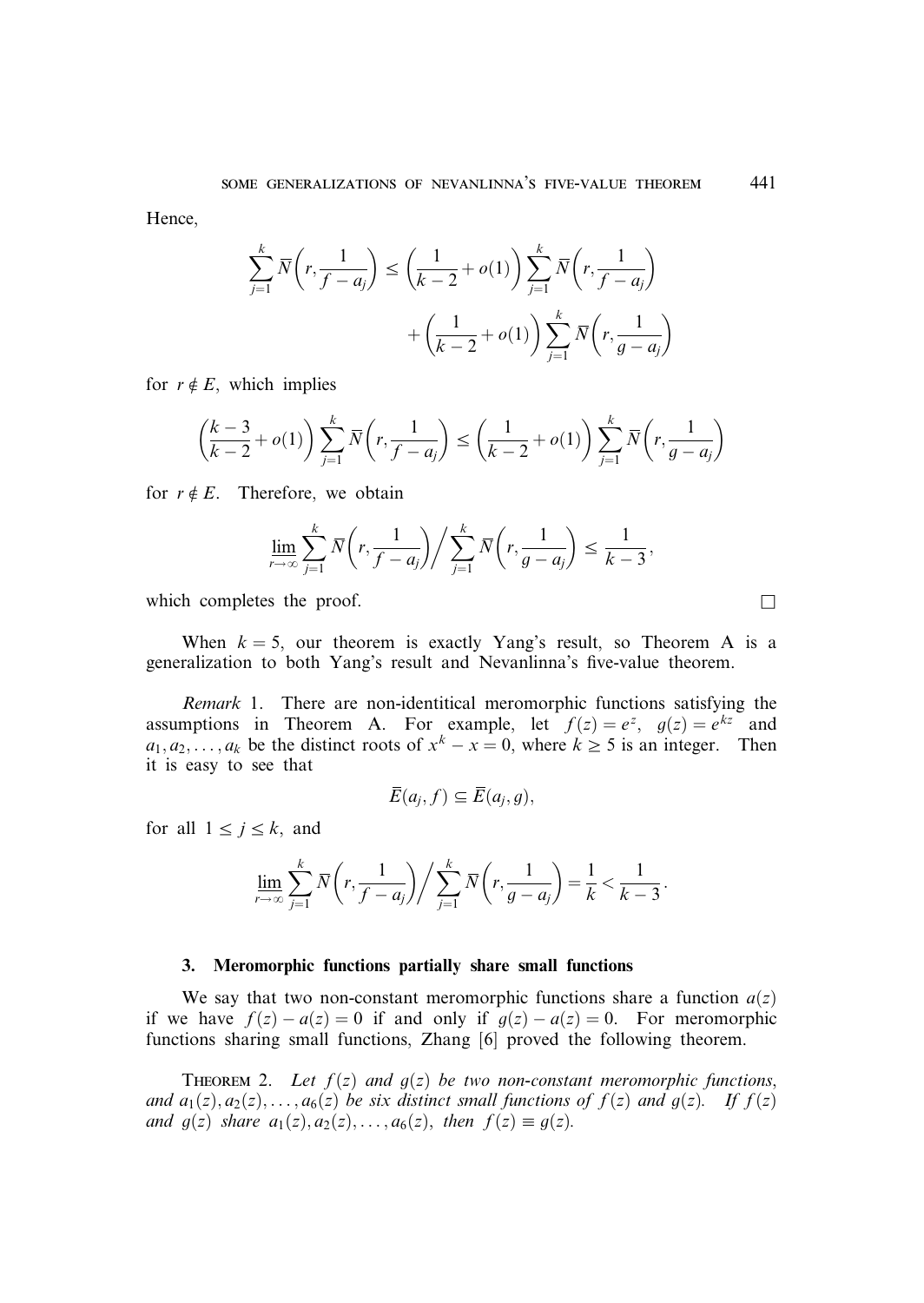Li and Qiao [2] proved a small function version of Nevanlinna's five-value theorem, which says that if two meromorphic functions share five small functions, then these two functions are identical.

THEOREM 3. Let  $f(z)$  and  $g(z)$  be two non-constant meromorphic functions, and  $a_1(z), a_2(z), \ldots, a_5(z)$  be five distinct small functions of  $f(z)$  and  $g(z)$ . If  $f(z)$ and  $g(z)$  share  $a_1(z), a_2(z), \ldots, a_5(z)$ , then  $f(z) \equiv g(z)$ .

Now, we consider the case that two meromorphic functions partially share small functions.

DEFINITION. Let  $h(z)$  be a non-constant meromorphic function and  $a(z)$  be a small function of  $h(z)$ . We define

$$
\overline{E}(a, h) = \{ z \mid h(z) - a(z) = 0 \}
$$

in which each zero is counted only once.

In the same way, we can extend the result of Theorem A to the case of small functions by using the second fundamental theorem for small functions proved by Yamanoi [4].

THEOREM 4. Let  $f(z)$  be a non-constant meromorphic function and  $a_1(z)$ ,  $a_2(z), \ldots, a_k(z)$  be k distinct small functions of  $f(z)$ . Then, for all  $\varepsilon > 0$ 

$$
(k-2-\varepsilon)T(r,f) \le \sum_{j=1}^k \overline{N}\left(r, \frac{1}{f-a_j}\right)
$$

as  $r \to \infty$ ,  $r \notin E$ .

Now, we can state and prove our theorem for small functions as follows.

THEOREM B. Let  $f(z)$  and  $g(z)$  be two non-constant meromorphic functions and  $a_1(z), a_2(z), \ldots, a_k(z)$  be k distinct small functions of  $f(z)$  and  $g(z)$ , where  $k \geq 5$ , and  $\overline{E}(a_i, f) \subseteq \overline{E}(a_i, g)$  for all  $1 \leq j \leq k$ . If  $f(z) \neq g(z)$ , then

$$
\varliminf_{r\to\infty}\sum_{j=1}^k\overline{N}\bigg(r,\frac{1}{f-a_j}\bigg)\bigg/\sum_{j=1}^k\overline{N}\bigg(r,\frac{1}{g-a_j}\bigg)\leq\frac{1}{k-3}.
$$

Equivalently, if

$$
\lim_{r \to \infty} \sum_{j=1}^{k} \overline{N}\left(r, \frac{1}{f-a_j}\right) / \sum_{j=1}^{k} \overline{N}\left(r, \frac{1}{g-a_j}\right) > \frac{1}{k-3},
$$

then  $f(z) \equiv g(z)$ .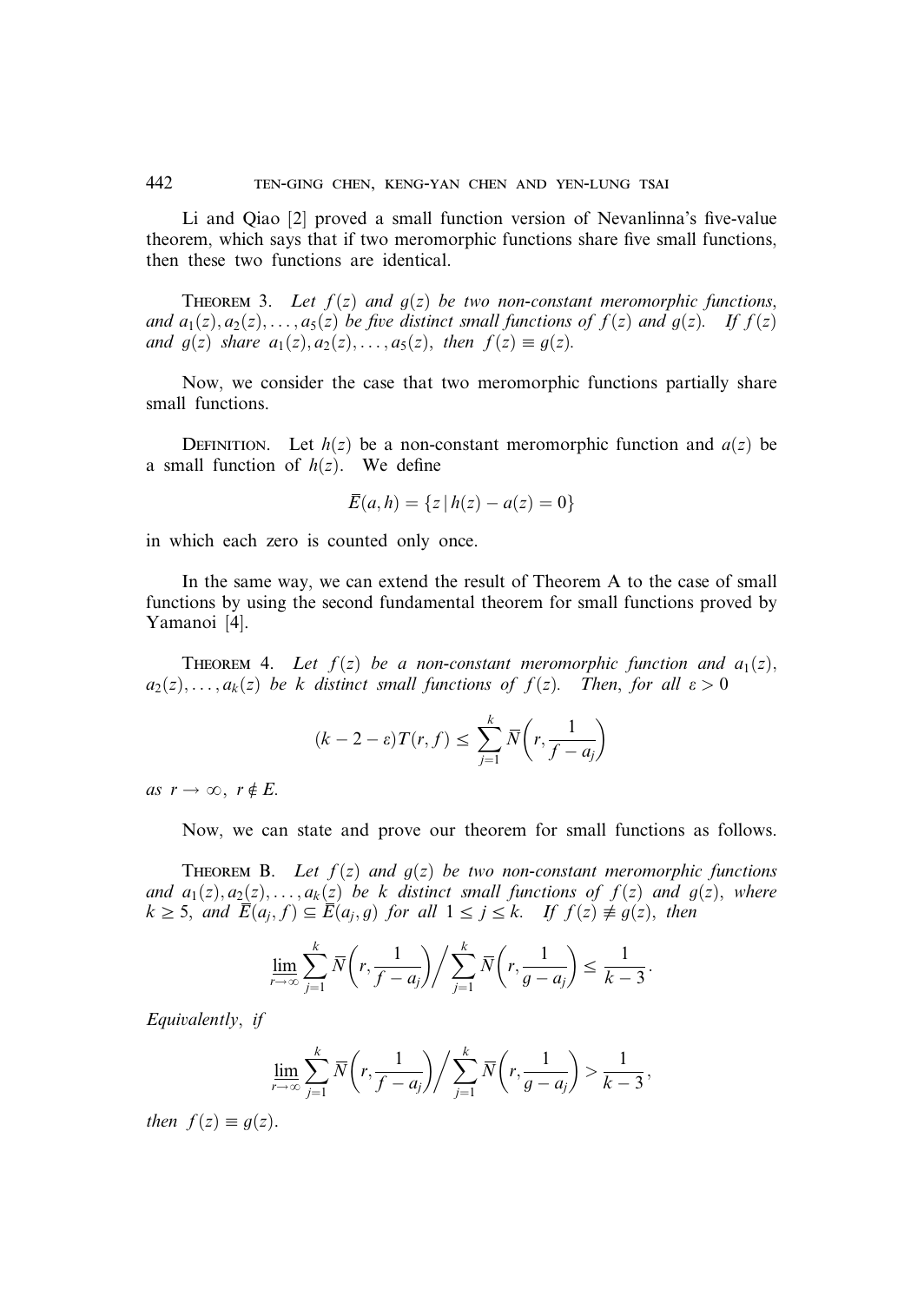*Proof.* It follows from Theorem 4 that, given  $\varepsilon > 0$ , we have

$$
(k-2-\varepsilon)T(r,f) \le \sum_{j=1}^k \overline{N}\left(r,\frac{1}{f-a_j}\right)
$$

and

$$
(k-2-\varepsilon)T(r,g) \le \sum_{j=1}^k \overline{N}\left(r,\frac{1}{g-a_j}\right)
$$

By the hypothesis  $f(z) \neq g(z)$ , and  $\overline{E}(a_j, f) \subseteq \overline{E}(a_j, g)$ ,  $1 \leq j \leq k$ , we have

$$
\sum_{j=1}^k \overline{N}\left(r, \frac{1}{f-a_j}\right) \le \overline{N}\left(r, \frac{1}{f-g}\right) \le T(r, f) + T(r, g) + O(1).
$$

Hence,

$$
\sum_{j=1}^{k} \overline{N}\left(r, \frac{1}{f-a_j}\right) \le \left(\frac{1}{k-2-\varepsilon}\right) \sum_{j=1}^{k} \overline{N}\left(r, \frac{1}{f-a_j}\right)
$$

$$
+ \left(\frac{1}{k-2-\varepsilon}\right) \sum_{j=1}^{k} \overline{N}\left(r, \frac{1}{g-a_j}\right)
$$

for  $r \notin E$ , which implies

$$
\left(\frac{k-3-\varepsilon}{k-2-\varepsilon}\right)\sum_{j=1}^k \overline{N}\left(r, \frac{1}{f-a_j}\right) \le \left(\frac{1}{k-2-\varepsilon}\right)\sum_{j=1}^k \overline{N}\left(r, \frac{1}{g-a_j}\right)
$$

for  $r \notin E$ . Therefore, we obtain

$$
\lim_{r \to \infty} \sum_{j=1}^{k} \overline{N}\left(r, \frac{1}{f-a_j}\right) / \sum_{j=1}^{k} \overline{N}\left(r, \frac{1}{g-a_j}\right) \le \frac{1}{k-3-\varepsilon},
$$

which is true for all  $\varepsilon > 0$ . Hence,

$$
\lim_{r \to \infty} \sum_{j=1}^{k} \overline{N}\left(r, \frac{1}{f-a_j}\right) \bigg/ \sum_{j=1}^{k} \overline{N}\left(r, \frac{1}{g-a_j}\right) \leq \frac{1}{k-3},
$$

and the proof is complete.  $\Box$ 

Remark 2. In Remark 1, if we let  $a_0 = \infty$ , then  $f(z)$  partially shares  $k + 1$ values  $a_0, a_1, \ldots, a_k$  with  $g(z)$ , and we still have

$$
\varliminf_{r\to\infty}\sum_{j=0}^k\overline{N}\bigg(r,\frac{1}{f-a_j}\bigg)\bigg/\sum_{j=0}^k\overline{N}\bigg(r,\frac{1}{g-a_j}\bigg)=\frac{1}{k}=\frac{1}{(k+1)-1}\,,
$$